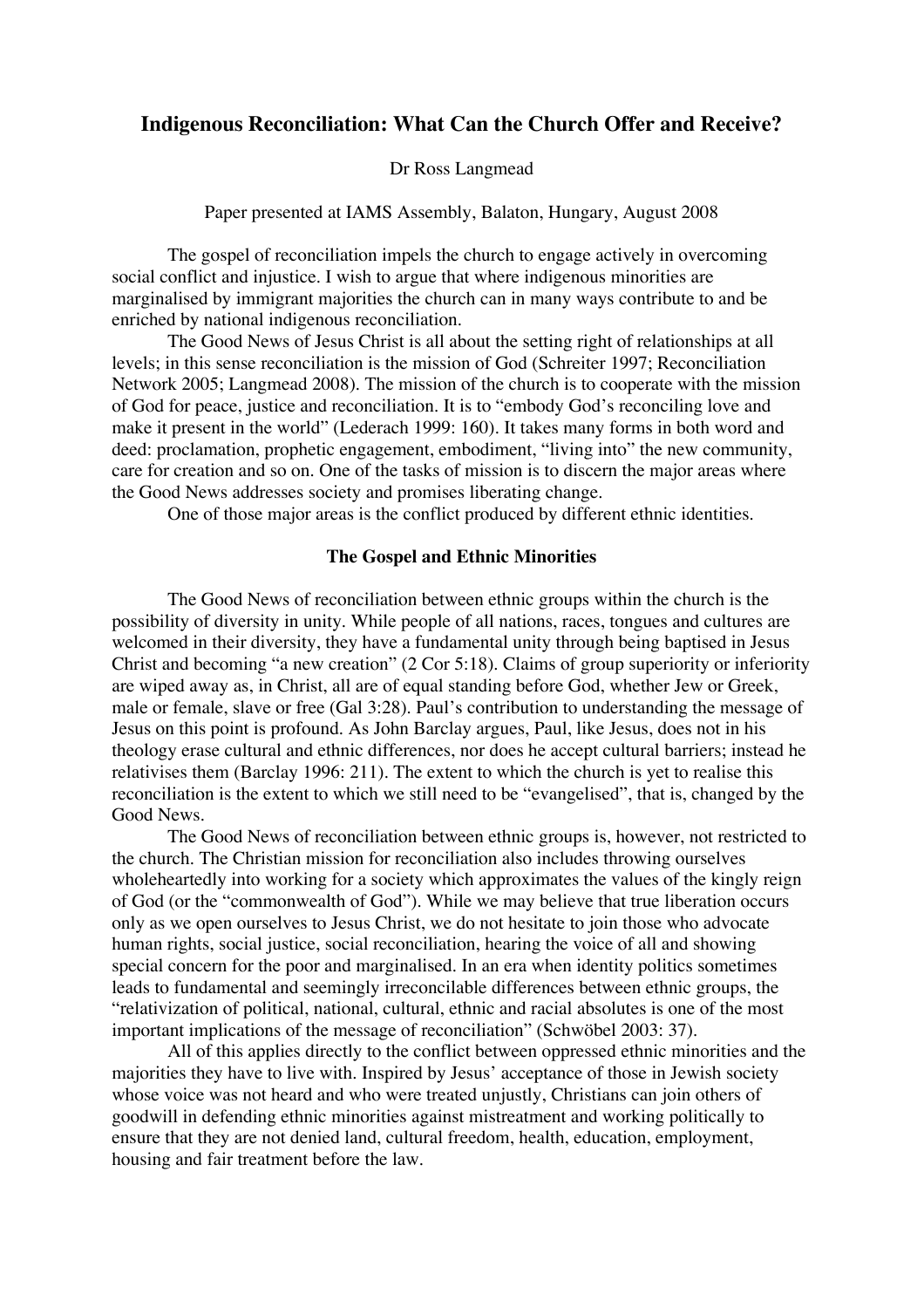The focus of this paper is the treatment of indigenous minorities who have been swept aside by immigrant majorities. (While it is hard to say precisely which are indigenous peoples, the commonly accepted list is long and the total number globally is estimated at 250 to 350 million (World Bank 2007; International Work Group for Indigenous Affairs (IWGIA) ; Wikipedia contributors)). The Native American tribes (or First Nations) are examples, as are the Aborigines of Canada (McKay & Silman 1997), the Maori of New Zealand (O'Sullivan 2005), the Australian Aborigines and the indigenous Taiwanese. Fiji also experiences conflict between indigenous Fijians and immigrant Indians (Premdas 1997).The indigenous hill tribes of India and the Central American indigenous peoples were displaced earlier in history, making their claims for land ownership fade with time but not dulling their sense of indigenous identity nor their claims that they have been treated unjustly. The process continues, with the transmigration of Javanese Indonesians to the contested province of West Papua threatening to leave the West Papuans an indigenous minority.

It is disturbing to note the similarity of their experiences, especially those subjected to Western colonialisation (Markus 1994: 18-20). Their close relationship to the land was misunderstood, denied and broken. They were subjected to gradual land dispossession, often through trickery, broken treaties or violent dispossession. They have suffered decimation, loss of culture, loss of language, deteriorating health, continuing violence (Niemira 2007) and a general despair as they have struggled to find a new identity on the edge of an overwhelming immigrant culture. Many have succumbed to boredom, unemployment, alcoholism, violence and abuse as symptoms of their cultural malaise. While some have experienced a cultural renewal and have recovered their pride against the odds, many have been reduced to playing to the tourist trade as cultural oddities or (in the United States) as casino owners. In many cases, indigenous people are both the most socially disadvantaged and the most marginalised people in their own country. On this basis alone they should claim the urgent attention of the church in its mission of reconciliation. (Strictly speaking, the need is for national conciliation, not reconciliation, as friendship is to be established, not restored (Pike 1999: 28), but "reconciliation" is widely used to cover both meanings.)

The response of the church to this situation is made more complicated by the fact that in many cases the church has "missionised" these people as part of their being colonised by the West. While sometimes the church defended indigenous people against westernisation and commercial exploitation, it has also often been complicit in denigrating indigenous culture and religion and helping to "civilise" indigenous people in western ways. The gospel of reconciliation today often needs to include repentance and reparation on the part of the church before the liberating power of the gospel can be felt.

It is clear, then, that if the gospel of reconciliation includes Good News about justice, reconciled relationships and the dignity and worth of all humans, the church is called to engage in the process of indigenous reconciliation. I will argue that the church not only has something to offer in this process but has some valuable things to receive in the process as well. The church is important to the process of indigenous reconciliation, yes, but the process of indigenous reconciliation is also important to the church.

What I have summarised already will be illustrated using the example of the Australian indigenous reconciliation process and the church's role in it. While its details are specific to the Australian context, many of the principles which emerge will have relevance to other contexts. Note that I speak as an Anglo-Australian, so although I can express solidarity with indigenous people I do not presume to speak for them.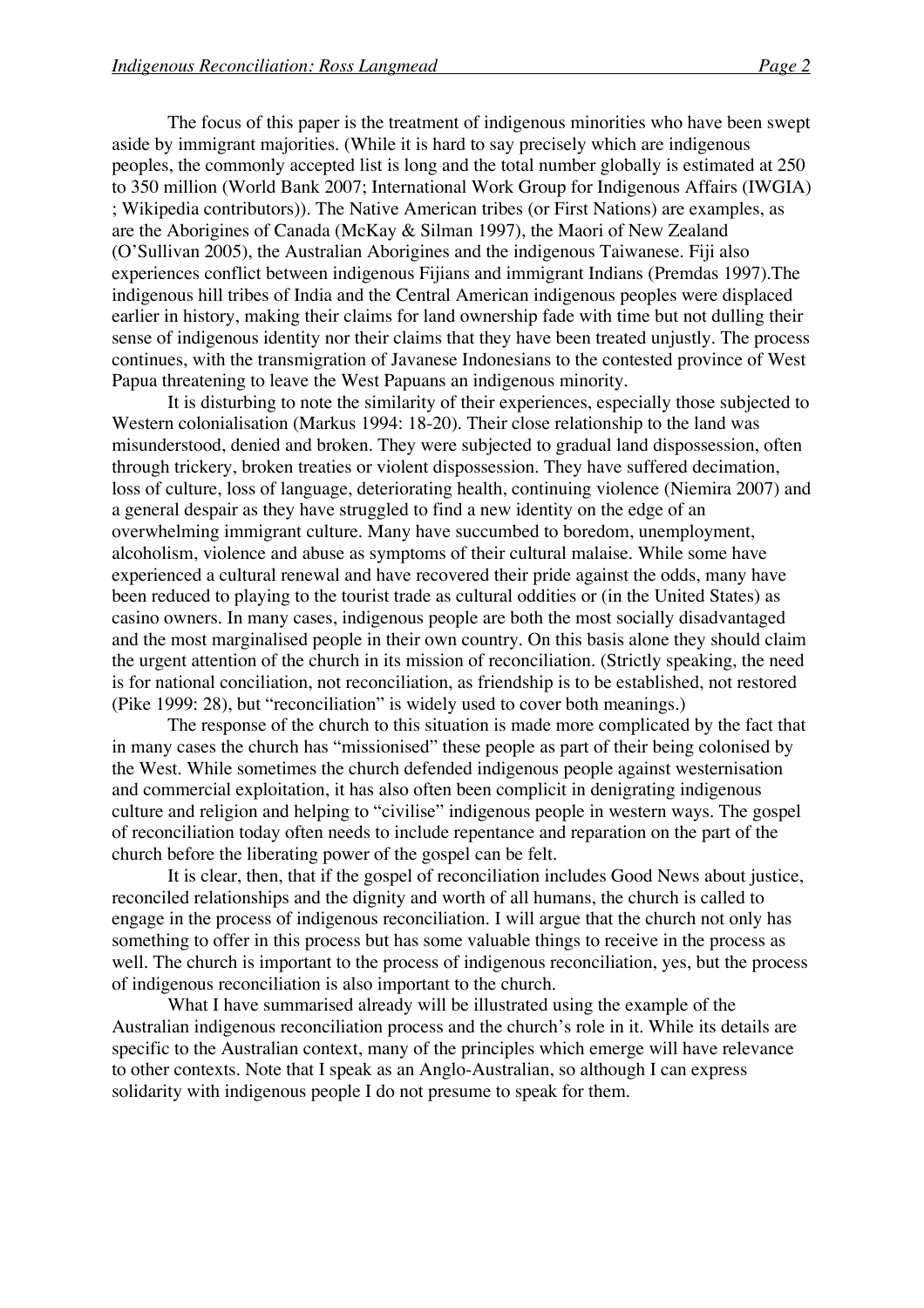# **The Australian Indigenous People: A Case Study in Injustice and Broken Relationships**

The Australian indigenous people have been oppressed, marginalised and in conflict with the dominant society in Australia since European invasion and settlement in 1788, when a British penal colony was established in New South Wales. For the whole period, almost without exception, British and then Australian governments have failed to see the critical importance of a process of reconciliation between conqueror and conquered, and to this day there has been no treaty or compact.

Thought to have numbered about 300,000 in 1788, the indigenous population sank to about 60,000 in the 1920s and has risen to about 520,000 in the 2006 census (Broome 2002: 15, 178, 283; Australian Bureau of Statistics 2007). While at first indigenous people outnumbered Europeans, they were defeated by a number of factors, including the superiority of the gun over the spear, the trickery and violence of settlers, indigenous susceptibility to western diseases and nomadic habits not being a match for the European practice of permanent houses and enclosed grazing and agriculture. So it was not long before the indigenous people, previously spread across the continent in 500 proud language groups, were an ethnic minority in their own land, struggling to survive the threat from outside.

When I was at school in the 1950s and 1960s the history textbooks we used portrayed Australia as a virtually empty land and Aborigines as pitiful and primitive people who hardly put up a fight when the British arrived and who found it hard to adapt to "civilisation" (meaning western ways). In the last fifty years a clearer picture has emerged of the fierce resistance the invaders encountered, the massacres that occurred, the arrogance of European settlers in regarding the natives as not-quite-human (thereby justifying their murder) and the massive drop in numbers that occurred within decades of encountering Europeans. For example, it is estimated that in 1790 there were about 60,000 indigenous people living in Victoria, having been there for about 40,000 years. By 1830, when Europeans settled there, this figure was reduced to between 10,000 and 15,000 due to smallpox epidemics caught from Macassan sailors passing by. Then within twenty years, staggeringly, the population was reduced to less than 2,000, due to violence and disease (Broome 2005: 91).

A brief summary of the main dimensions of the injustices and sufferings of the Australian indigenous people is sufficient here to indicate the scale of their marginalisation. A great deal has been written on this subject, though some of it is still hotly contested at the political level.

*Dispossession*. The fundamental injustice remains one of invasion without treaty, in which a set of peoples deeply connected to their land as mother, as source of life and as sacred were cut off from their land and thereby robbed of their identity, law, mythology and spirituality. A land rights movement has gained some territory since the 1970s, but not until 1992, in the famous Mabo high court judgement, was the legal fiction of *terra nullius* (asserting that the British settled an empty land) overturned. The subsequent Native Title legislation has been very restrictive and allows activities such as mining to override native title. Many indigenous groups, unsurprisingly, have been unable to show an unbroken connection with the land they are claiming and their claims have failed.

*Genocide*. In both of its usual meanings — a program to wipe out a people and a program to wipe out a culture — Australia has committed genocide against its indigenous people. The early massacres at the point of a gun or due to poisoned flour are welldocumented (Reynolds 1982), though a few historians still challenge the extent of these (Windschuttle 2002). Some killings are within living memory. In order to help a dying race to die, it was government policy in the early 19th century to "interbreed" full-blooded Aborigines in order to genetically assimilate those who still survived. There has been no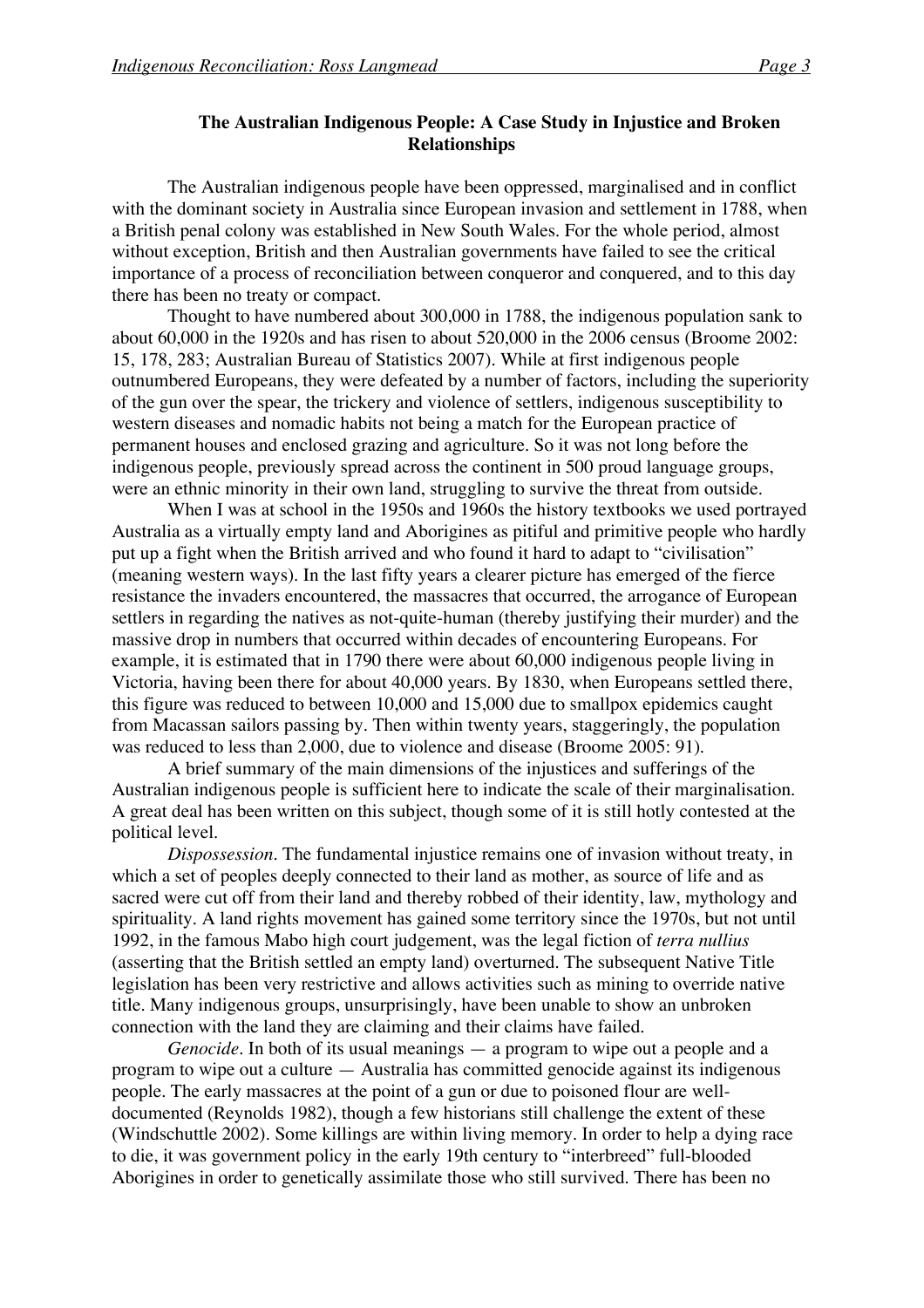official apology for this dark past, and the offence of the genocide is continued by those who continue to claim it is exaggerated by academic historians. Indigenous people were not counted as citizens with voting rights until 1967.

*Loss of culture*. As a result of being moved from their land and later being placed in settlements run by governments and church agencies, the indigenous people have largely lost their language, culture, customs, mythology and identity. Here the church bears some responsibility for condemning many aspects of culture it would not now see as incompatible with the gospel. Few urban indigenous people have much connection to their people and culture. While there are many government programs targeting Aboriginal disadvantage, control of them was removed from indigenous people in 2004 when the Aboriginal and Torres Strait Islander Commission — where commissioners elected by indigenous people dispensed funds — was abolished, and Aboriginal programs were absorbed into "mainstream" departments (Office of Indigenous Policy Co-ordination 2006).

*Poor health and substance abuse*. From the first contact indigenous people suffered from diseases they had not known and a supply of alcohol, which they soon found would numb their pain. Currently they have a life expectancy nearly twenty years shorter than the Australian average and suffer three times the diabetes rate (Council for Aboriginal Reconciliation [CAR] 1999: 9). Several of my indigenous friends spend much of their time going to funerals of relatives who are not old by western standards. Alcohol addiction is a widespread problem, and amongst teenagers in outback communities petrol sniffing as well.

*Removal of children from parents*. The children systematically removed from their parents in the name of child protection or assimilation between the early 1900s and about 1970 have come to be known as the "stolen generations" (Human Rights and Equal Opportunity Commission [Australia] 1997). Here again the church was complicit, cooperating with government policy by taking many children into Aboriginal orphanages, some of which were harsh and lonely places for the children. Many who suffered the tragedy of removal are alive today and are testifying to their experiences. The feature film *Rabbit Proof Fence* tells one such story. No federal government apology to the stolen generations was given until February 2008.

*Deaths in custody*. Due to police violence, high incarceration rates and indigenous suicide due to despair, indigenous deaths in custody reached alarming rates in the 1970s and 1980s. Following a royal commission (Cunneen ca. 1998) the death rates have dropped, but the numbers of indigenous people in prison are ten times the national average (CAR 1999: 9) and indigenous suicides (both in and out of custody) are still significantly higher than the average (Australian Institute of Health and Welfare ; Elliot-Farrelly 2004)

*Secondary violence and sexual abuse*. It seems that one consequence of experiencing violence and oppression is secondary violence, where the oppressed take out frustrations and despair on those nearest. Fuelled by alcohol and social dysfunction, indigenous violence, sexual abuse and child abuse has increased.

*Marginalisation*. Indigenous people are, by almost any social indicator, the most disadvantaged group in Australia. The unemployment rate is estimated at over thirty per cent. Average annual income for indigenous people is two-thirds the national figure. Indigenous rates for home ownership, school completion and tertiary qualifications are all less than half that of other Australians (CAR 1999: 9).

*Lack of political will for reconciliation*. For a brief period there was political will for indigenous reconciliation. A Council for Reconciliation was funded in 1991 for a decade, to promote national reconciliation by a variety of means, both at the grassroots level and through conferences, publications and declarations. But the federal government of John Howard (1996–2007) withdrew support for "symbolic" reconciliation in favour of "practical" reconciliation, meaning focusing merely on matters such as health, education and housing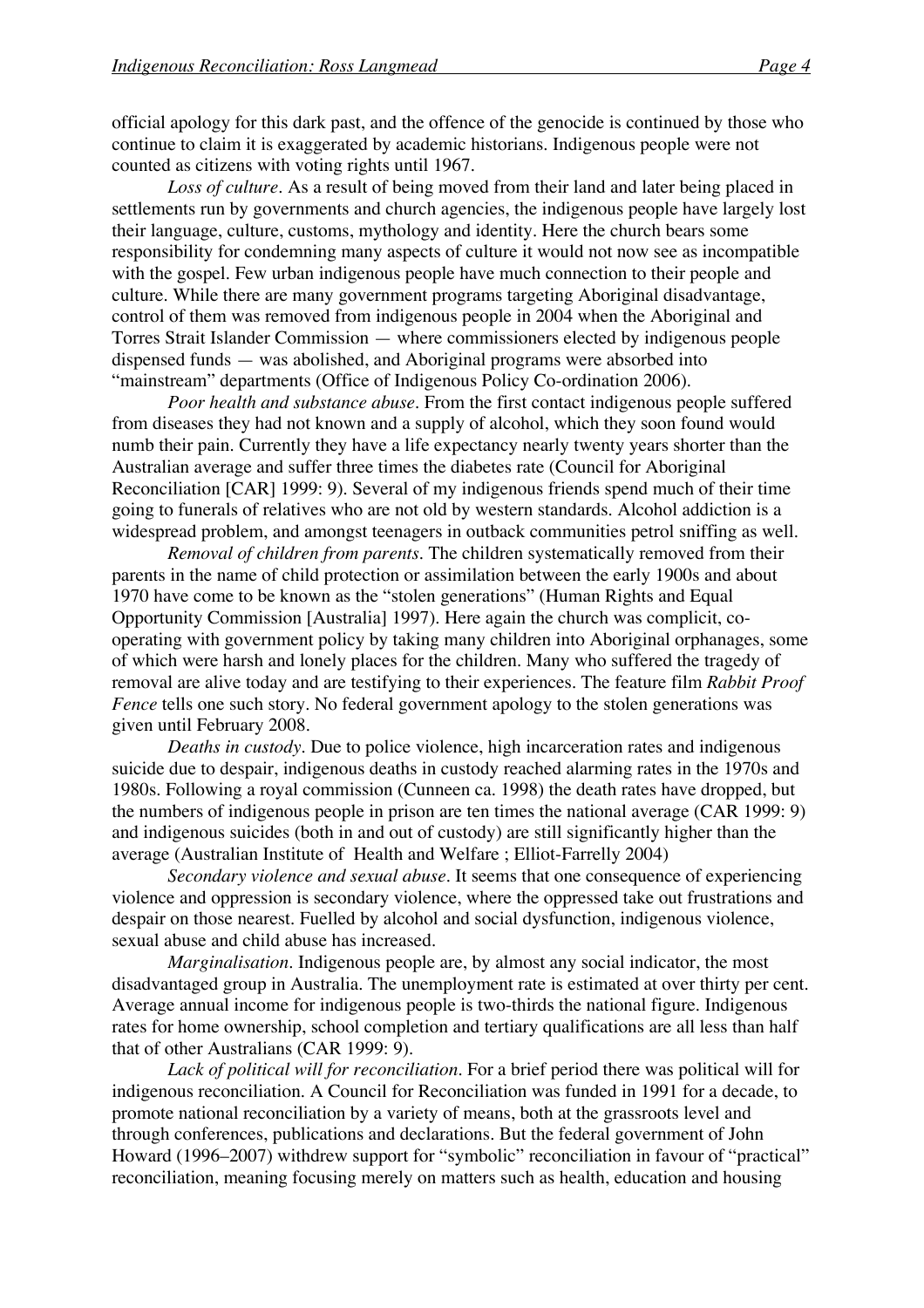instead of treaties, land rights, apologies and acknowledging the past. Prime Minister Howard pointedly refused to say "Sorry" to indigenous people, so the Council's proposed "Declaration Towards Reconciliation" in 2000 fell on dry ground. Relations between indigenous leaders and the government entered a new and more hopeful phase in November 2007 with the election of a Labor government under Prime Minister Kevin Rudd. The offering of an apology to the stolen generations was one of the first actions of the Rudd government, and reconciliation is on the agenda again.

In summary, the recent history of the relationship between the indigenous people and other Australians, particularly their governments, has been more like a running sore than a scar from the past. Until the nation resolves its past and begins to deal respectfully in the present, the social, political and spiritual consequences of living in an unreconciled relationship will plague Australia into the future. The gospel of reconciliation is clearly relevant in this context.

#### **What the Church Can Offer Indigenous Reconciliation**

Most of what the church can do overlaps with what Australians of goodwill can do, even if its action is motivated by a biblical and theological vision for reconciliation and it more easily acknowledges the spiritual dimensions of social reconciliation. It has a particular role, however, because about seventy per cent of indigenous people identify as Christian due to missionary activity in the past (Hughes 2004). The church is more entangled than most other groups, for better or worse, and needs to take the moral and political lead as a key player in the national process. Here are some of the major ways in which the gospel of reconciliation can be played out in the process of indigenous reconciliation in Australia. There are, perhaps, some analogies that can be drawn for other countries and contexts.

*Repentance and apology*. The church has to a large extent been complicit in the sins of the nation, in sharing a sense of European superiority, engaging in mission in a culturally insensitive way, carrying out unjust government policies (in running mission reserves and orphanages) and failing to speak more clearly against the oppression of indigenous people. This is not to overlook the Christians who defended indigenous people in Australia's early history or the positive side of mission reserves and the welfare work of the church (Harris 1990). Churches have recognised that repentance and expressing an apology are the first steps in reconciliation, and nearly every major church group and denomination has made a clear statement of this nature since the 1980s. It is a sign of the graciousness of indigenous people that these have been invariably accepted in ceremonies across the country. The challenge is for churches to realise that this is just the first step. If reconciliation stops here, it is incomplete. For example, promises have been made to make available records of "stolen children" from church-run orphanages, to help inmates to track their families; this has begun, but is going slowly.

*Solidarity with indigenous Christians*. Beginning "in our own backyard", the church can contribute to indigenous reconciliation by showing solidarity with indigenous Christians. This includes sharing property and funds, ensuring that indigenous voices are heard in church councils, training indigenous leaders, listening to their experiences and responding practically. It also involves public advocacy on indigenous issues. It is encouraging that Christians are well-represented on bodies such as Reconciliation Australia and Australians for Native Title and Reconciliation (ANTaR). But, perhaps with the exception of the Uniting Church in Australia, the resources being put into ongoing, thoughtful and practical solidarity with indigenous Christians are few. Indigenous Christians are struggling in leadership, resources and a sense of partnership.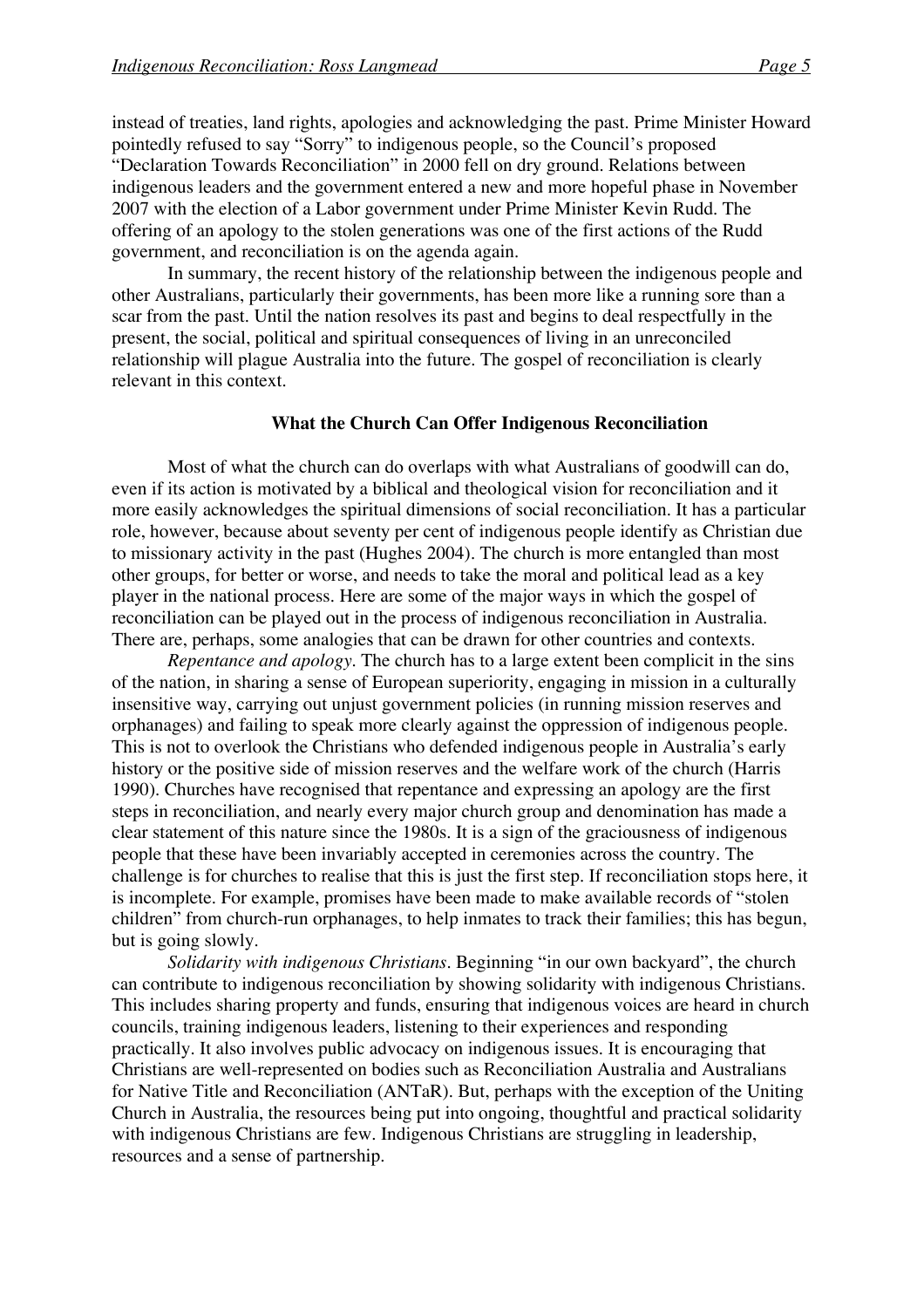*Expressing respect and honour*. The church can contribute to ongoing practices of paying respect to the original inhabitants of Australia and custodians of the land. It is a growing custom, at more formal events, to recognise the tribe on whose land the meeting is being held. Plaques are also appearing on church buildings acknowledging prior indigenous custodianship of the land. Giving honour where it is due is one aspect of symbolic reconciliation. It sends a message counter to dominant social messages, where indigenous people are usually ignored or seen as "losers".

*Working to overcome disadvantage*. The biblical notion of reconciliation embraces both restored relationships and restored shalom. There is no need to choose between symbolic and practical reconciliation. The church can be involved (and is involved) in working in culturally sensitive ways to overcome social disadvantage, particularly in the areas of health, education, employment, housing, welfare and access to the law. Whether in delivering services (as churches or as individual Christians) or campaigning for better public policies, the church is a key player in tackling what is often a highly complex set of social issues.

*Defending indigenous rights*. While Australia has had legislation prohibiting racial discrimination since 1975 it does not have a bill of rights, nor does it recognise the right of indigenous people to any degree of self-government. There has often been the need to defend indigenous people against government decisions which strip them of power or resources. There have been political and legal fights to gain native title, oppose mining on sacred sites, spend resources according to indigenous wishes, and (most recently) to be consulted in tackling child abuse in outback communities. The gospel of reconciliation includes defending the weak and giving voice to the voiceless. In a climate where non-indigenous Australians are fickle in their attention to indigenous affairs, the church has a crucial role to be vigilant on behalf of indigenous people, listening to their cries and magnifying them in the political arena.

*Keeping reconciliation on the national agenda*. The "decade of reconciliation" (1991- 2000) ended with a whimper in a politically hostile environment. The "declaration towards reconciliation" was ignored by government because it involved an apology for the past. Aboriginal leaders are suffering from low morale as steps towards reconciliation are few and far between; instead conflicts and indigenous woes dominate the media. In this climate the role of the church as bearer of hope and the possibility of reconciliation is crucial. It needs to be reminding the nation, as theologian Norman Habel did in his book, *Reconciliation: Searching for Australia's Soul*, that "reconciliation, in the deepest sense of the concept, is not only political and social, but also spiritual and human. Furthermore the soul of Australia is at stake." (Habel 1999: 6)

*Setting out what reconciliation involves*. Much has been written on the elements of social or national reconciliation (See, for example, Helmick & Petersen 2001; Lederach 1999). Drawing on theological resources, Habel suggests five principles involving truth, justice, identity, forgiveness and suffering. The truth must be told, especially by the oppressed parties, and history understood with new eyes. Some restitution for past wrongs, whether in reparations or the restoring of rights and dignity, is needed, for there is no reconciliation without justice. The cultural identity of both parties needs to be valued equally, without one party being considered "the other", alien or invisible. Some healing of the relationship, through ritual, apology and forgiveness is needed over time for a new spirit of co-existence to grow. Finally, reconciliation involves pain as we open past wounds and hear the stories of deep suffering; the past cannot be dealt with unless it is faced (Habel 1999: 34–43). Several of these principles are commonly ignored in the political arena, and will only be brought into play if people (including Christians) keep reminding their leaders of the deep moral and spiritual malaise that results from glossing over fundamental relationships in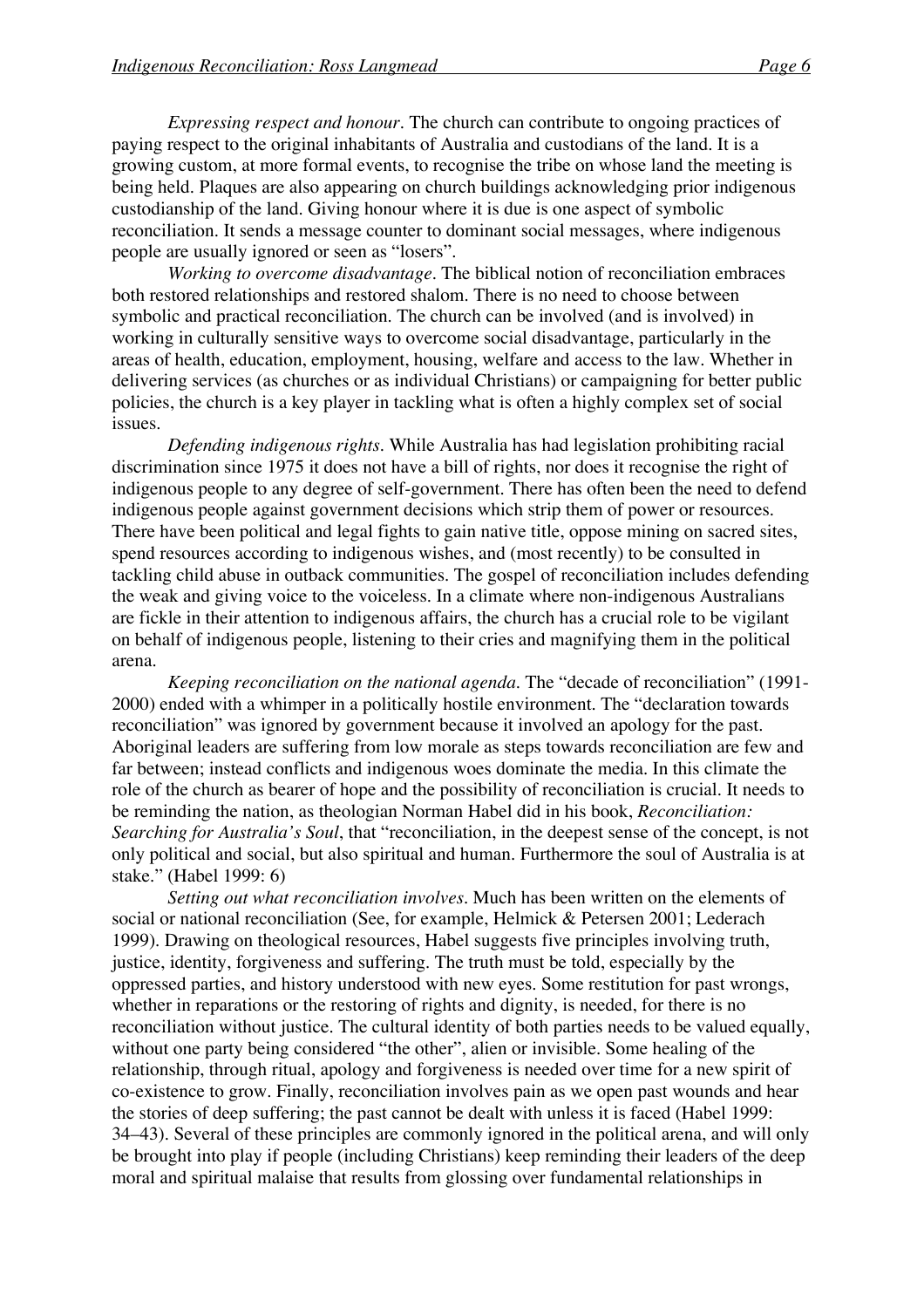society. Christians, in particular, having experienced grace and forgiveness can offer the fruits of their relationship with God: "Rooted in the experience of God's grace, the church can offer space for truth, for justice, for healing, for new possibilities." (Ross 2004: 105–106)

At the centre of reconciliation is justice-based restoration of relationships. There is a deeply personal dimension to this. Audrey Ngingali Kinnear, an indigenous leader who chaired the National Sorry Day Committee said of the first Sorry Day, "Many of us cried for weeks. To have other Australians saying sorry and giving us the opportunity to talk about our experiences … was the beginning of our healing." (Reynolds 2003: 35)

## **What Indigenous Reconciliation Offers the Church**

I have argued that the gospel call for the church to be an ambassador of reconciliation (2 Cor 5:18–20) applies with urgency in the case of indigenous reconciliation. This is an issue the church cannot avoid and which ought to be an ongoing priority.

But it is not a one-way street, in which the church engages in mission from high moral ground and holding all the wisdom. In fact, given the ambiguous history of Christian mission, particularly in its relation to indigenous people, there is as much to learn as to give in the process of national indigenous reconciliation. As the church engages with repentance and humility, open to genuine partnership with indigenous people, it will find itself and be greatly enriched.

The learnings  $-$  or gifts to be received  $-$  come from the Australian church gaining its true identity in serving the poor, finding its home in the Australian continent, being enriched by indigenous spirituality and becoming relevant to wider Australian society.

*Discovering its identity in serving the poor*. It is clear from the biblical prophets and the life and teaching of Jesus that if we wish to worship God we need to pursue justice and defend the poor and the outcast. Isaiah 58, for example, reminds Israel that if she wants to draw near to God, find healing and experience life as an unfailing stream she should not fast but seek justice, set the oppressed free, feed the hungry and clothe the naked. In Matthew 25 Jesus says that in serving the poor we serve Christ himself (Mt 25:31–46). Among other ways, Christ is incarnate among the poor, identifying with them and to be found in them. As C. S. Song puts it, "God as Immanuel is not only God-*with*-suffering-human-persons, but God *is* suffering human persons" (Song 1990: 169). Or as Jürgen Moltmann argues, if Christ is to be found among the poor, the church only becomes the church when it is to be found where Christ is — serving the poor (Moltmann 1977: 132).

So, in offering public friendship with indigenous people — the most disadvantaged group in Australia — and pursuing national reconciliation, the church is not only engaging in the mission to which she has been called as an ambassador for God's justice and reconciliation but will discover Christ and the church's true identity.

*Being at home*. Immigrant Australians, particularly Australians of British descent, have been likened to exiles because they have been slow to come to terms with the vast and harsh Australian continent "so far from home", where "home" is the United Kingdom. Much has been said about how "at home" we feel in this land, the church included. Brendan Byrne suggests, in line with our argument so far, that non-indigenous Australians will only experience a "home-coming" when we are reconciled with those who lived here before us.

An ambiguity hovers over our tenure — the moral and spiritual ambiguity of a conquest that is physical but not yet fully human. Our holding has yet to come to terms fully with the manner of its taking: that our possession meant radical and usually bloody dispossession of those here long before us. A subtle alienation will subvert our tenure of this land so long as we do not own this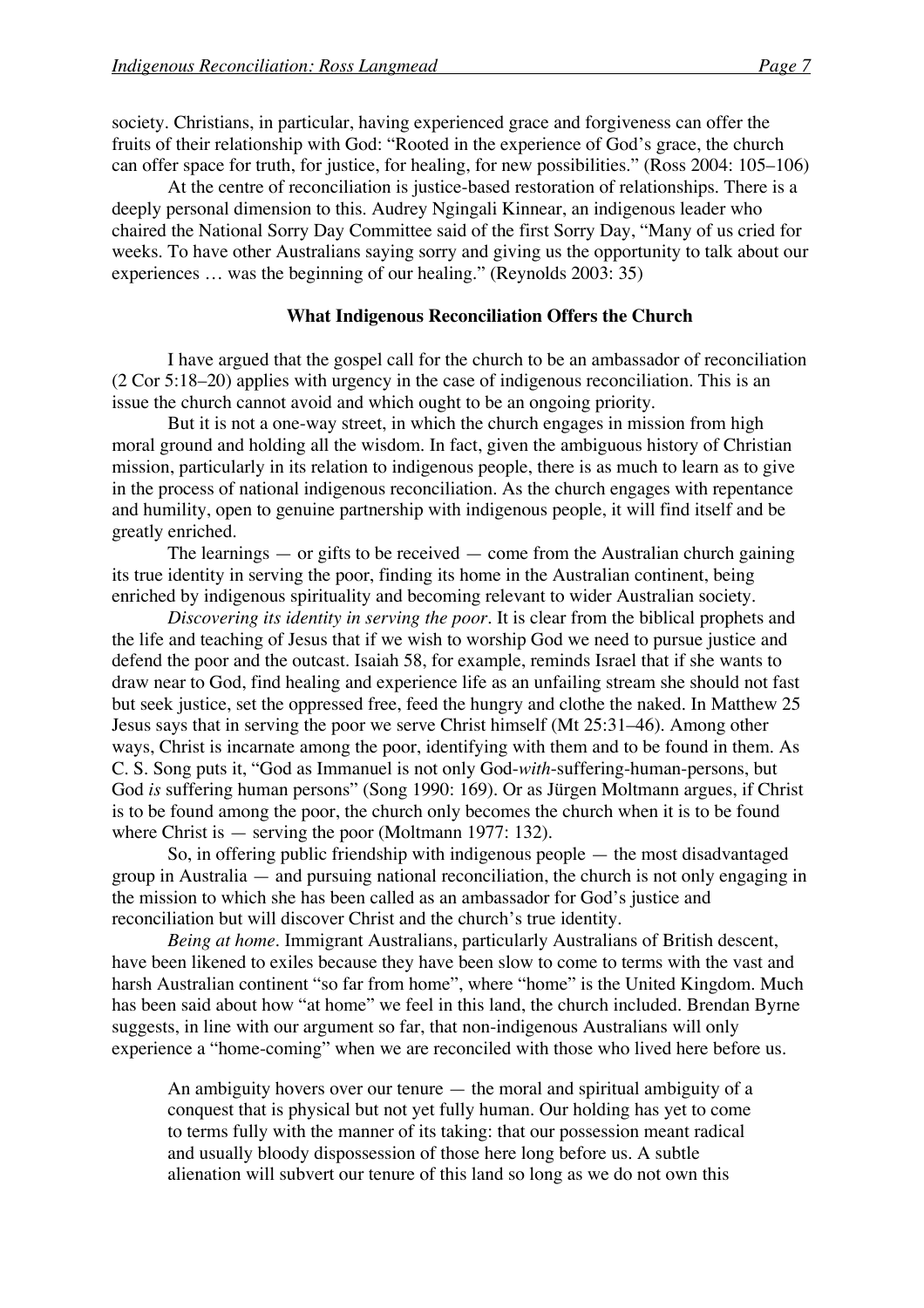truth and seek, in reconciliation, to remedy its lingering effects. (Byrne 1992: 79)

In helping the nation to face its past, apologise, repair the damage where possible, seek justice and overcome the alienation that lies within the soul of the nation, the church will open the door to "coming home". It is humbling to note that indigenous leaders consistently speak of dealing with the issues so that we can live together in peace on this continent. The invaded now accept the invaders; the wronged do not seek revenge against the wrong-doers.

*Being enriched by indigenous spirituality*. It is often forgotten that contextualisation is a two-way critical interaction of the gospel and culture. If they have eyes to see, those sharing the gospel can be greatly challenged by the insights of those receiving the gospel. The Australian indigenous people were, not long ago, new Christians who largely took on the Christian ways of the missionaries they encountered (Grant 1996). Now the immigrant church is learning much from indigenous spirituality. Without trying to summarise these things here, we can point to several areas as examples: religion as daily spirituality; a deep connection to the land; a particular form of contemplative existence (*dadirri*); a broad sacramentalism; the importance of community; and celebration and sharing (Pattel-Gray 1996; Rainbow Spirit Elders 1997; Stockton 1995).

In listening to the stories and experiences of the oppressed, as a central part of indigenous reconciliation, the church is beginning to hear about indigenous ways of experiencing God, both Christian ways and traditional ways. The process has much to offer a church bound to European ways of following Jesus, experiencing God and relating to each other and the land.

*Becoming more relevant to Australians*. When engaging missionally in society, some see a tension between seeking relevance and remaining true to Christian revelation. On the contrary, the church can only gain in relevance by being true to its calling to seek justice and reconciliation for indigenous people. In most societies, and certainly in Australia, those outside the church judge it according to whether it is focused on heaven or earth, whether it is wealthy or gives itself to the poor, and whether it practises what it preaches. Even if it loses some friends through fearless advocacy, it gains credibility and a hearing for the Good News that drives Christians to side with the oppressed. The church knows it is part of nationbuilding in the best sense. It is doing public theology, engaging rather than withdrawing into its own world. Far from being a distraction from evangelism, to serve Christ by serving the poor — in this case indigenous people — is itself evangelistic, by announcing the Good News through "living into it". It is to proclaim God's commonwealth by being ambassadors of reconciliation.

Thus the combination of increased relevance and the opportunity to share the Good News of God is one of the ways in which indigenous reconciliation is not only a central part of the mission of the church but also a gift to the church and its mission.

## **Conclusion**

I have argued that the issue of reconciliation between immigrant majorities and indigenous minorities is a crucial issue for countries where injustice and conflict has occurred. For countries such as Australia, Canada, New Zealand and the United States, where missionaries arrived with European domination and where a Judaeo-Christian heritage is to be found, the church has a central role in indigenous reconciliation, though the context and role are unique in each country.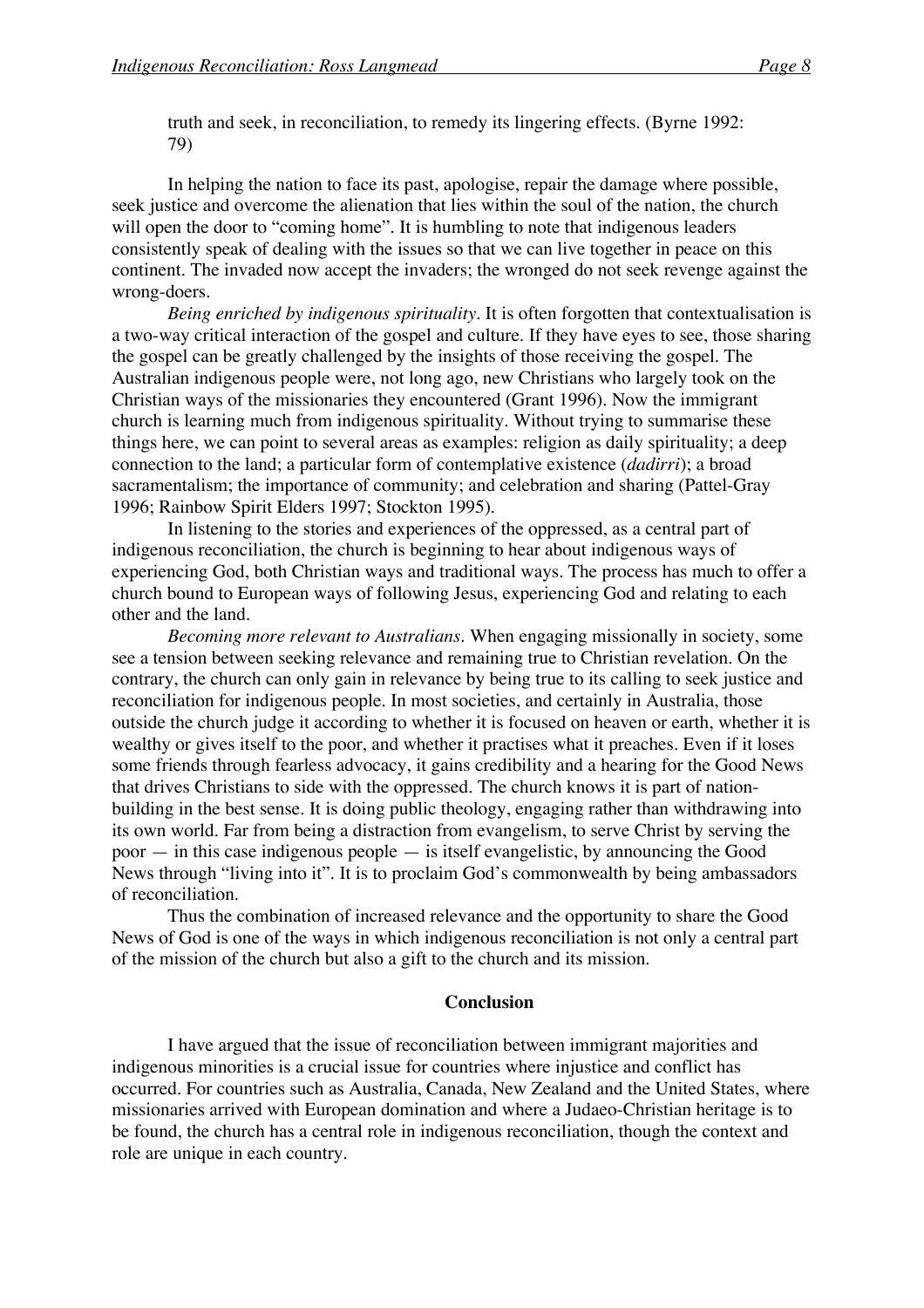In the Australian case, indigenous people have suffered invasion, great injustice, violence, cultural despair and marginalisation, and are now the most socially disadvantaged group in the country, still subject to arbitrary decisions made by governments on their behalf without consultation.

The gospel of reconciliation, with its promise of just and restored relationships, calls the church to engage with the indigenous reconciliation process as a matter of priority.

The church has much to offer, leading the way in expressing repentance, showing solidarity with indigenous Christians, showing respect and honour, working to overcome social disadvantage, defending indigenous rights, keeping reconciliation on the national agenda and reminding others what reconciliation involves.

It also has much to receive and learn in the process, including gaining its true identity in serving the poor, finding its home in the Australian continent, being enriched by indigenous spirituality and becoming missionally relevant to wider Australian society.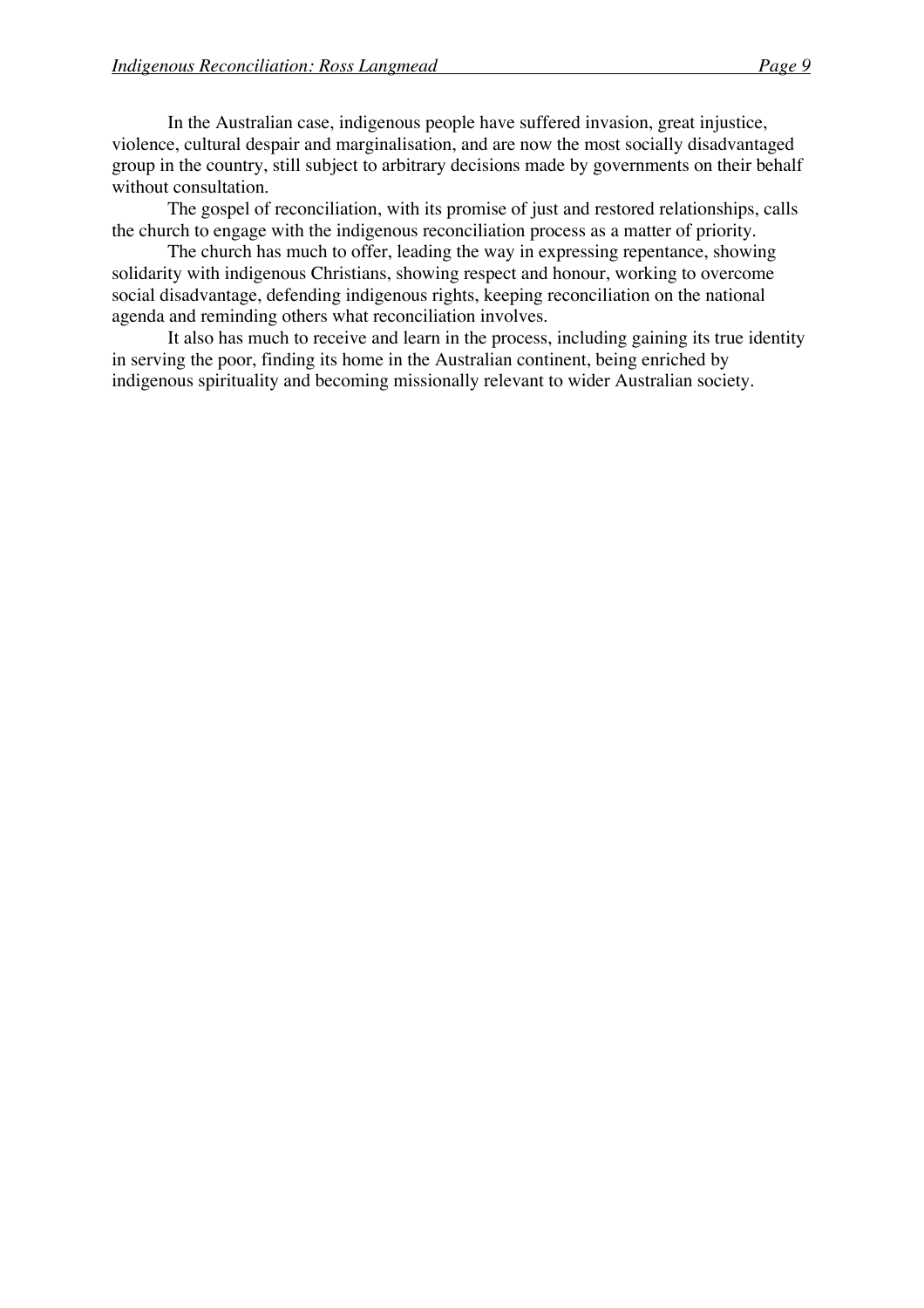# **References Cited**

Australian Bureau of Statistics. 2007. 'Population Distribution, Aboriginal and Torres Strait Islander Australians, 2006 (#4705.0).'

<http://www.abs.gov.au/AUSSTATS/abs@.nsf/ProductsbyCatalogue/14E7A4A075D 53A6CCA2569450007E46C?OpenDocument>. Accessed 13-12-07.

- Australian Institute of Health and Welfare. 2006. 'Mental Health of Indigenous Australians.' <http://www.aihw.gov.au/indigenous/health/mental.cfm>. On web site of Australian Institute of Health and Welfare. Accessed 13-12-07.
- Barclay, John M G. 1996. '"Neither Jew nor Greek": Multiculturalism and the New Perspective on Paul.' In *Ethnicity and the Bible*, ed. Mark G Brett. Leiden: E J Brill. 197–214.
- Broome, Richard. 2002. *Aboriginal Australians: Black Responses to White Dominance, 1788-2001*. 3rd ed. Crows Nest, NSW: Allen & Unwin. \_\_\_\_\_\_\_\_. 2005. *Aboriginal Victorians: A History since 1800*. Crows Nest, N.S.W.: Allen &
	- Unwin.
- Byrne, Brendan. 1992. 'Home-Coming: Scriptural Reflections upon a Process of Reconciliation.' In *Reconciling Our Differences: A Christian Approach to Recognising Aboriginal Land Rights*, ed. Frank Brennan. Richmond, Vic.: Aurora. 78–92.
- Council for Aboriginal Reconciliation [CAR]. 1999. *How Can We Advance Reconciliation? Discussion Papers about the Draft National Strategies to Advance Reconciliation [Part of the Draft Document for Reconciliation Study Kit]*. Canberra: Council for Aboriginal Reconciliation.
- Cunneen, Chris. ca. 1998. *The Royal Commission into Aboriginal Deaths in Custody: An Overview of Its Establishment, Findings and Outcomes*. Canberra: ATSIC.
- Elliot-Farrelly, Terri. 2004. 'Australian Aboriginal Suicide: The Need for an Aboriginal Suicidology?' *Australian e-Journal for the Advancement of Mental Health* 3.3: 1-8. Available online at <http://www.auseinet.com/journal/vol3iss3/elliottfarrelly.pdf>.
- Grant, Cecil W. 1996. 'The Gospel and Culture: An Aboriginal Perspective.' In *Martung Upah: Black and White Australians Seeking Partnership*, ed. Anne Pattel-Gray. Blackburn, Vic.: HarperCollinsReligious. 162–170.
- Habel, Norman C. 1999. *Reconciliation: Searching for Australia's Soul*. Sydney: HarperCollins.
- Harris, John. 1990. *One Blood: 200 Years of Aboriginal Encounter with Christianity: A Story of Hope*. Sutherland, NSW: Albatross.
- Helmick, Raymond G and Rodney L Petersen, eds. 2001. *Forgiveness and Reconciliation: Religion, Public Policy and Conflict Transformation*. Philadelphia: Templeton Foundation Press.
- Hughes, Philip J. 2004. *Aboriginal Religion: Change over Time*. Australia's religious communities: A multimedia exploration. 2nd ed. CD-ROM. Melbourne: Christian Research Association.
- Human Rights and Equal Opportunity Commission [Australia]. 1997. *Bringing Them Home: National Inquiry into the Separation of Aboriginal and Torres Strait Islander Children from Their Families*. Canberra: Human Rights and Equal Opportunity Commission.
- International Work Group for Indigenous Affairs (IWGIA). 'Indigenous People: Who Are They?' <http://www.iwgia.org/sw155.asp>. Accessed 13-12-07.
- Langmead, Ross. 2008. 'Transformed Relationships: Reconciliation as the Central Model for Mission.' *Mission Studies* 25.1 (June): 5–20.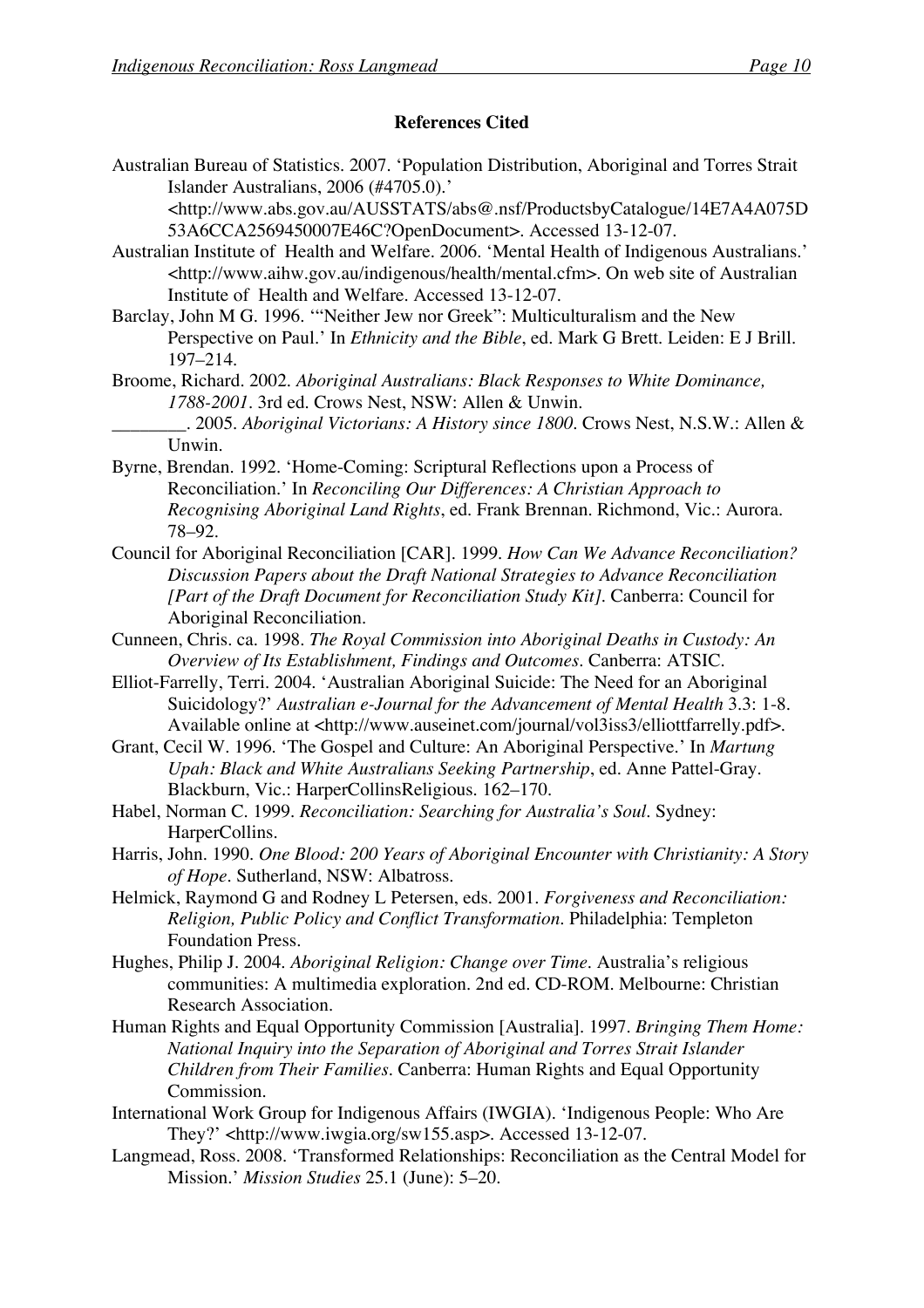Lederach, John Paul. 1999. *The Journey toward Reconciliation*. Scottdale, PA: Herald.

- Markus, Andrew. 1994. *Australian Race Relations, 1788–1993*. St Leonards, N.S.W.: Allen & Unwin.
- McKay, Stanley and Janet Silman. 1997. 'A First Nations Movement in a Canadian Church.' In *The Reconciliation of Peoples: Challenge to the Churches*, eds. Gregory Baum and Harold Wells. Geneva: WCC Publications. 172–183.

Moltmann, Jürgen. 1977. *The Church in the Power of the Spirit: A Contribution to Messianic Ecclesiology*. London: SCM.

Niemira, Agnieszka. 2007. 'One in Three Face Rape: The Epidemic of Sexual Violence Facing Indigenous Women in the US.' *The Human Rights Defender (Amnesty International Australia)* 26.3 (June/July): 10–11.

O'Sullivan, Dominic. 2005. *Faith, Politics and Reconciliation: Catholicism and the Politics of Indigeneity*. Adelaide: ATF Press.

Office of Indigenous Policy Co-ordination. 2006. 'New Arrangements in Indigenous Affairs.' In *Aboriginal Reconciliation*, Issues in Society, Vol. 234, ed. Justin Healey. Thirroul, NSW: The Spinney Press. 25–26.

Pattel-Gray, Anne, ed. 1996. *Aboriginal Spirituality: Past, Present, Future*. Blackburn, Vic.: HarperCollins.

- Pike, Elizabeth. 1999. 'Reconciliation, or Conciliation through Restoration?' In *Developing an Australian Theology*, ed. Peter Malone. Strathfield, NSW: St Pauls Publications. 27–42.
- Premdas, Ralph R. 1997. 'The Church and Reconciliation in Ethnic Conflicts: The Case of Fiji.' In *The Reconciliation of Peoples: Challenge to the Churches*, eds. Gregory Baum and Harold Wells. Geneva: WCC Publications. 79–95.
- Rainbow Spirit Elders. 1997. *Rainbow Spirit Theology: Towards an Australian Aboriginal Theology*. Blackburn, Vic.: HarperCollins.

Reconciliation Network. 2005. *Reconciliation as the Mission of God: Christian Witness in a World of Destructive Conflicts (a Paper Issuing from the Reconciliation Group of the Lausanne Forum on World Evangelization, Thailand, 2004)*. Durham, NC: Reconciliation Network. Available online at <Downloadable from < http://www.lausanne.org/Brix?pageID=13890>>.

Reynolds, Henry. 1982. *The Other Side of the Frontier*. Ringwood, Vic.: Penguin.

Reynolds, Robyn. 2003. 'Indigenous Approaches to Justice, Forgiveness and Reconciliation: (1) a Perspective from Australia.' In *Reconciliation in a World of Conflicts*, Concilium 2003/5, eds. Luiz Carlos Susin and Maria Pilar Aquino. London: SCM. 34–38.

- Ross, Kenneth. 2004. 'Identity Politics and the Grace of God.' In *Mission, Violence and Reconciliation*, eds. Howard Mellor and Timothy Yates. Sheffield, UK: Cliff College. 99–107.
- Schreiter, Robert J. 1997. 'Reconciliation as a Model of Mission.' *New Theology Review* 10.2 (May): 6–15.
- Schwöbel, Christoph. 2003. 'Reconciliation: From Biblical Observations to Dogmatic Reconstruction.' In *The Theology of Reconciliation*, ed. Colin E Gunton. London: T & T Clark. 13–38.

Song, Choan-seng. 1990. *Jesus, the Crucified People*. New York: Crossroad.

Stockton, Eugene. 1995. *The Aboriginal Gift: Spirituality for a Nation*. Sydney: Millennium. Wikipedia contributors. 'Indigenous Peoples.'

<http://en.wikipedia.org/wiki/Indigenous\_peoples>. On web site of Wikipedia: The Free Encyclopedia. Accessed 13-12-07.